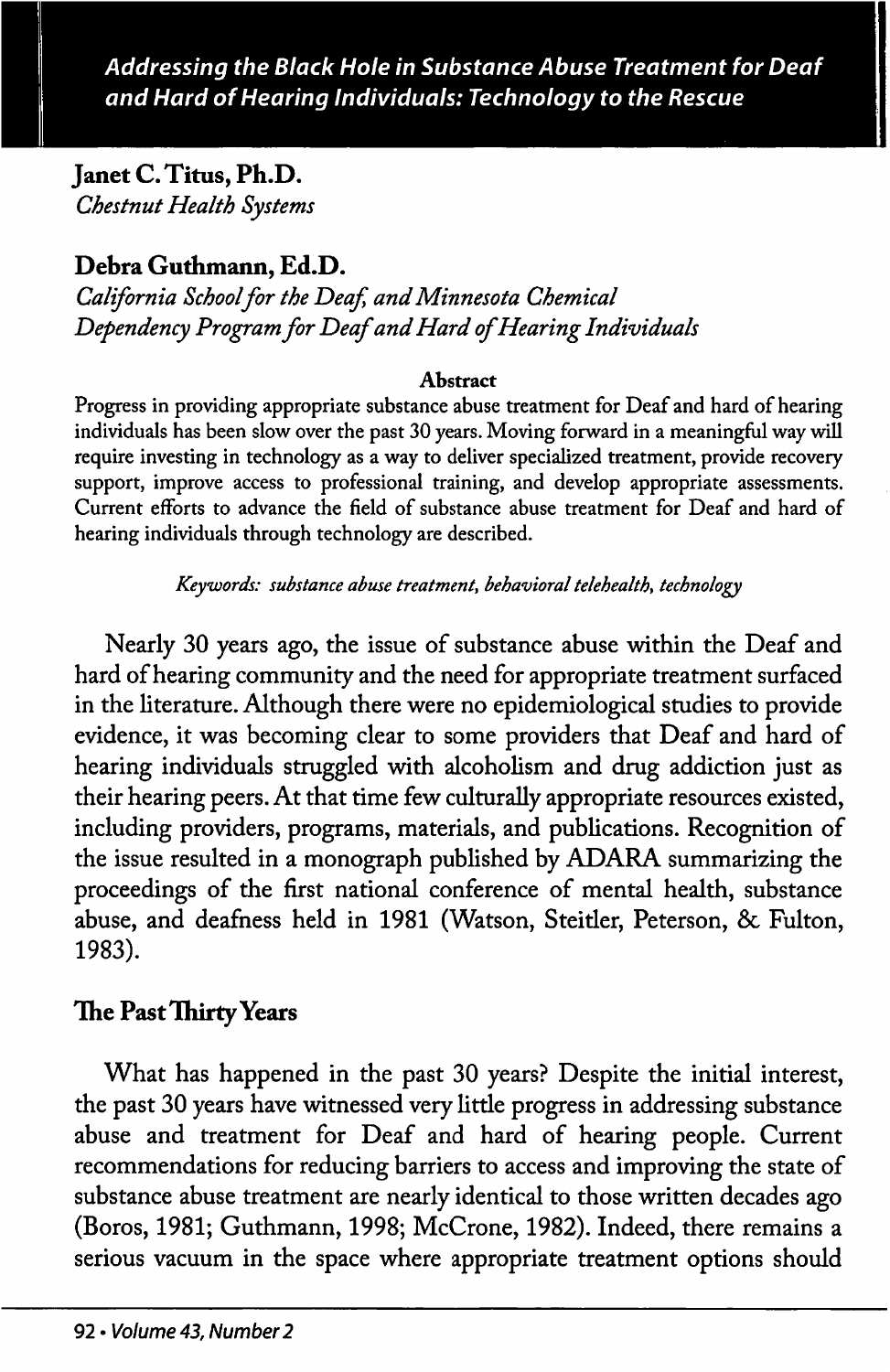exist for Deaf and hard of hearing people. Although a handful of advances have been made over 30 years, they do not adequately address the scope of the need.

What advances have been made? The past 30 years have brought about improvements in access to services for people with disabilities. During this time we have seen the passage of the Americans with Disabilities Act, the Individuals with Disabilities Educational Act, and other legislation that has made positive contributions to the lives of all people with disabilities, including those who are Deaf and hard of hearing.

Prior to the opening of some specialized treatment programs, the only option for Deaf and hard of hearing individuals was to attend treatment with limited (if any) interpreter access. When provided interpreters, some Deaf and hard of hearing individuals are able to participate in mainstream treatment programs. However, the provision of an interpreter alone does not address the needs of all. In the case of residential treatment - if an interpreter is provided — he/she is typically only available for a portion of formal programming; thus the Deaf client misses out on communication with other patients during the day or evening, such as during free time or meals. Such interactions are a key part of the treatment process. In many regions there is a shortage of available and qualified interpreters, so appropriate communication services may not be provided to the client at all. Although access to interpreters is a step in the right direction, it does not close the gap in access for everyone.

Many Deaf and hard of hearing individuals - especially the segment of the population who relies primarily on American Sign Language (ASL) - do not experience effective treatment in programs that are designed for hearing people. Therapists are not typically trained in Deaf culture and do not understand the unique issues that are faced by this population. Fellow hearing clients who do not experience the day-to-day challenges of living as a Deaf person in a hearing world cannot fathom the range of communication difficulties - at home, among peers, at school, at work, and in the world at large. In short, unless they have Deaf friends or family or some kind of professional training in deafness, they don't "get it" - and can't - through no error of their own.

The last 30 years have seen the advent of a handful of specialized treatment programs for Deaf people. These programs employ Deaf and hearing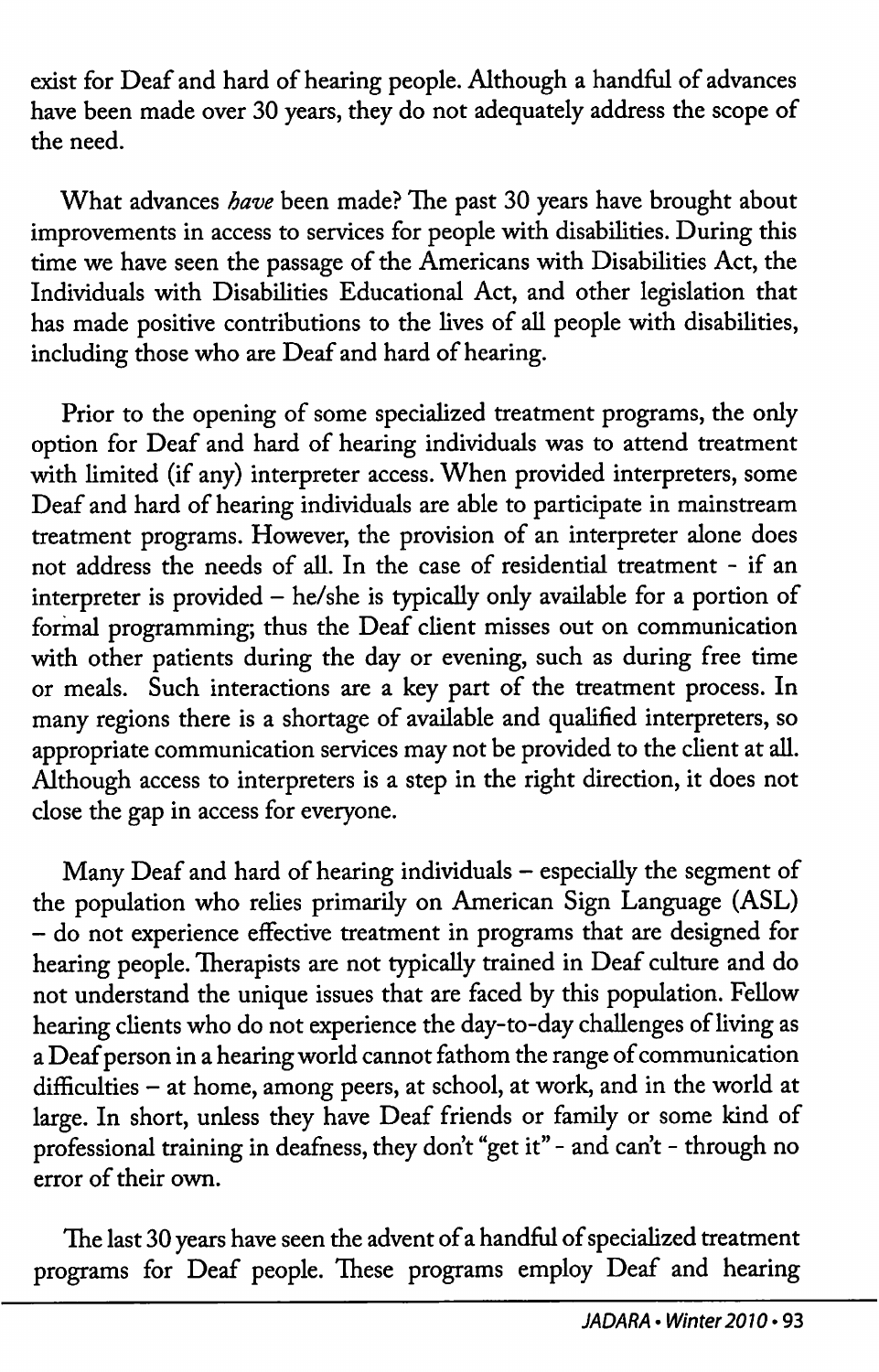clinicians and other staff members who are fluent in ASL and sensitive to Deaf culture. Although very few programs have been developed, they have provided Deaf-centric treatment along the continuum of care for a small subset of Deaf substance abusers who are lucky enough to have access to them. One such program is the Minnesota Chemical Dependency Program for Deaf and Hard of Hearing Individuals (MCDPDHHI). This specialized program, one of the first of its kind, is designed to meet the communication and cultural needs of Deaf and hard of hearing individuals in alcohol and drug abuse treatment. The MCDPDHHI opened in 1989 and since that time has treated over 1200 Deaf individuals. All program staff are Deaf or hearing and fluent in ASL. The program serves clients on a national basis and is part of the Fairview-University Medical Center in Minneapolis. Programs such as the MCDPDHHI allow Deaf substance abusers access to Deaf role models as well as counselors or psychologists who are either Deaf or hearing and fluent in sign language. They also allow Deaf people to be placed with other Deaf or hard of hearing clients who share common experiences and can identify with each other. Providing treatment in a specialized setting can eliminate some of the enabling which occurs from professionals who are not experienced in working with this population (Guthmann & Graham, 2004).

# Troubling Trend

Although few, advances in the past 30 years have been moving — albeit slowly - in the right direction. However, the past two years have witnessed a disconcerting trend in specialized program options. Rather than increasing, the number of programs appears to be decreasing.

In February 2008, and again in February 2009, an informal survey (Guthmann, 2009) was undertaken among national-level professionals who work within the Deaf community to identify programs providing specialized substance abuse treatment to Deaf individuals. Identified programs included both residential/inpatient and outpatient. Of the nine specialized residential programs identified in 2008, only five remained one year later. Of the four programs that closed or no longer provide substance abuse treatment for Deaf and hard of hearing individuals, three provided adolescent programming, thus leaving an even larger gap in service for this population. Reasons for closure for both adolescent and adult programs include loss of funding, lack of specialized staff, and in one case, low census. A similar trend is noted for specialized outpatient programs. Of the seven programs cited in 2008, six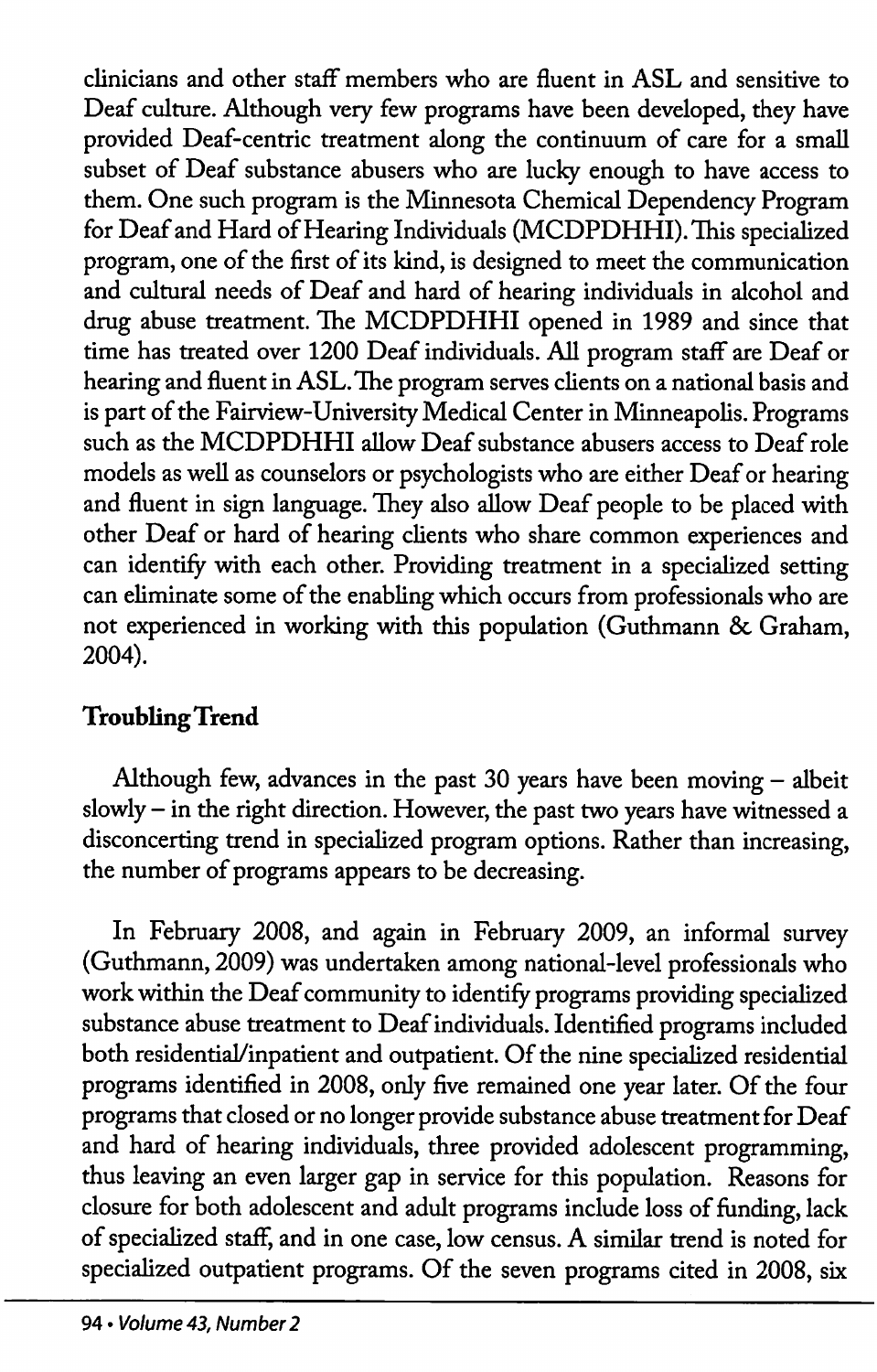remained in 2009; loss of funding was behind the closure. It appears we are losing what ground we had.

Unfortunately, this trend makes all too much sense. Providing specialized treatment is expensive, more so than treatment designed for a hearing population. Staff training is also highly specialized and very few training opportunities exist to increase the workforce in this area. Deaf and hard of hearing people compose a low incidence population. In less populated areas there are very few, so it is difficult to aggregate a "critical mass" necessary to justify a program. Although the needs are very real, addressing them appropriately is expensive.

### Technology to the Rescue

Depending solely on local treatment options is clearly not working. Addressing the black hole wiU require investing in technology as a way to deliver specialized treatment and address deficiencies in training and treatment resources.

During the past decade, the Internet has become a treatment platform for a range of mental health and substance abuse disorders (Day & Schneider, 2002; Griffiths, 2005; King et al., 2009; Pull, 2006). Although randomized trials of distance technology delivery of treatment are scarce, existing research indicates therapy via the Internet or videoconferencing ("behavioral telehealth", "telemental health", "telepsychiatry", or "e-therapy") has equivalent outcomes to therapy delivered via traditional face-to-face interactions (Day 8c Schneider, 2002; King et al., 2009; O'Reilly, Bishop, Maddox, Hutchinson, Fisman, & Takhar, 2007). In one of the few trials in substance abuse treatment. King et d. (2009) found that partial responders to methadone maintenance treatment randomly assigned to group counseling via videoconferencing showed equivalent treatment response and satisfaction with treatment as those assigned to on-site group counseling. Those in the videoconferencing group expressed a preference for Internet-delivered therapy, citing increased convenience and confidentiality (in this case, group participants did not see each other).

Behaworal telehealth is an ideal platform for the delivery of substance abuse services for Deaf and hard of hearing clients (Wilson & Wells, 2009). Current technology could easily and inexpensively connect the relatively few specialized treatment staff with Deaf and hard of hearing clients at any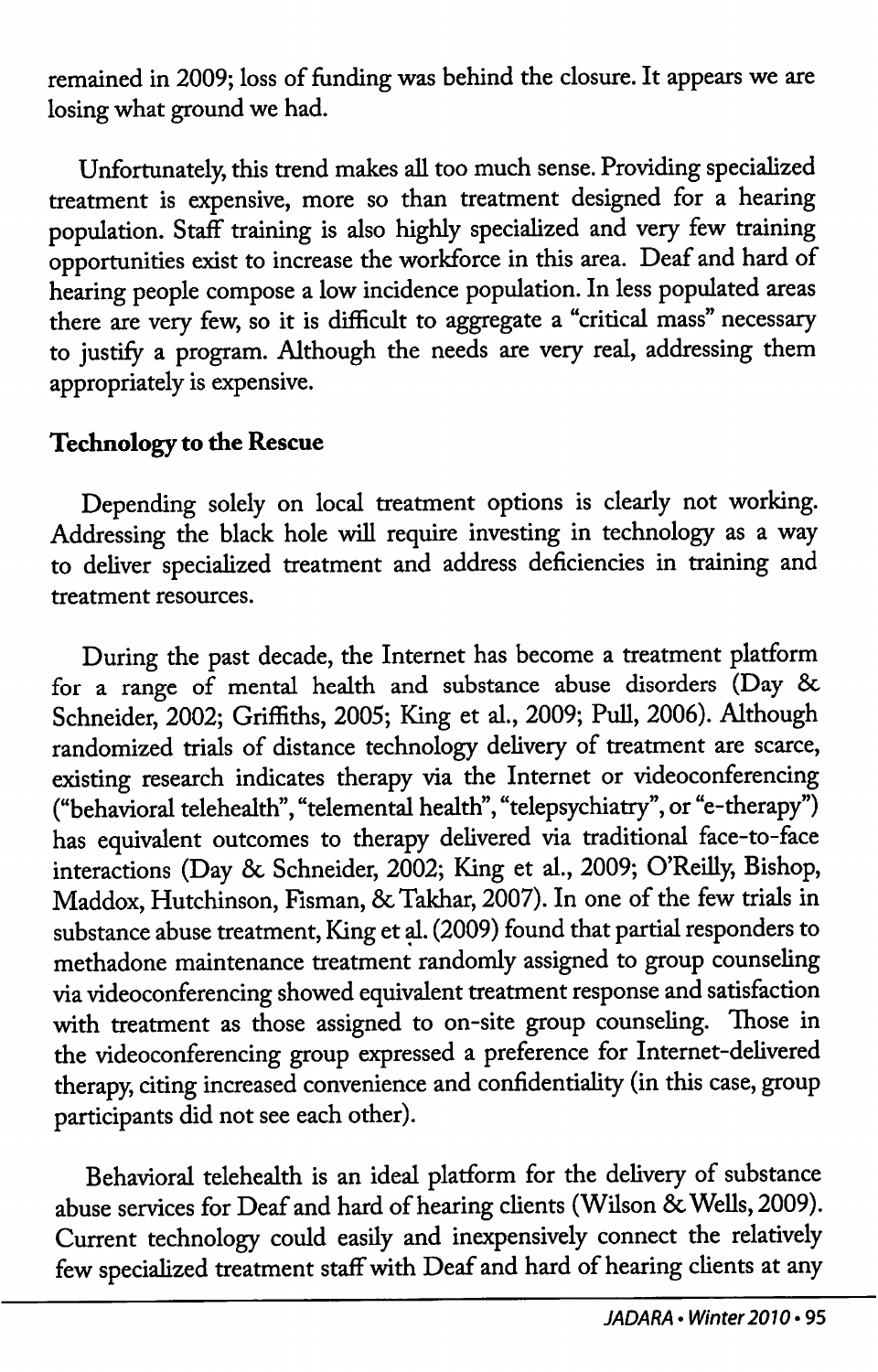number of locations throughout a community, state, or even the country. Services along the entire continuum of care, from intake to aftercare, could be delivered efficiendy in group or individual counseling formats. Important issues to address prior to implementation of behavioral telehealth substance abuse treatment include privacy and confidentiality, interstate treatment and licensure, and response to crisis or emergency situations (see Barnett & Scheetz, 2003).

Ongoing recovery support is vital for maintaining a clean and sober lifestyle. Deaf and hard of hearing individuals returning to their home communities post-treatment have historically been at a great disadvantage due to the lack of accessible Twelve Step meetings. This is in contrast to a wide range ofservices and programs that are accessible to hearing individuals. A current project is making use of technology to fill this gap. The "Deaf Off Drugs and Alcohol" (DODA) program at Wright State University is part of a project focusing on e-therapy and funded by the Center for Substance Abuse Treatment (CSAT). One of the program components includes the provision of web-based Twelve Step meetings run by Deaf facilitators who are in recovery. The web conferencing platform is provided by WiredRed, a California company, and is used for a variety of purposes connected with the DODA program. The licensing agreement permits up to 10 Twelve Step group participants across the U.S. on a first-come, first-served basis. Group participants access the meeting by clicking on a web link invitation sent to interested parties. All participants can see each other in individual boxes on the computer screen, and images are large enough to communicate easily. Currently the program supports three weekly Twelve Step meetings; as more facilitators are recruited and trained, more meeting opportunities will be placed online.

For a modest yearly charge, programs are equipped to provide 24 hour access, use of the WiredRed servers, technical support, and eligibility for any system upgrades without additional charges. The company offers discounts to non-profit organizations and for longer-term contracts. Required equipment for participants includes a computer with a Windows platform, a high-speed internet connection, and a webcam. The web conferencing software is also used for case management and support of Deaf and hard of hearing individuals involved in the DODA program. For instance, DODA currentiy offers two group counseling sessions per week using the same technology. Topics include relapse prevention and recovery support. Group counseling is currendy limited to Ohio residents, but potential expansions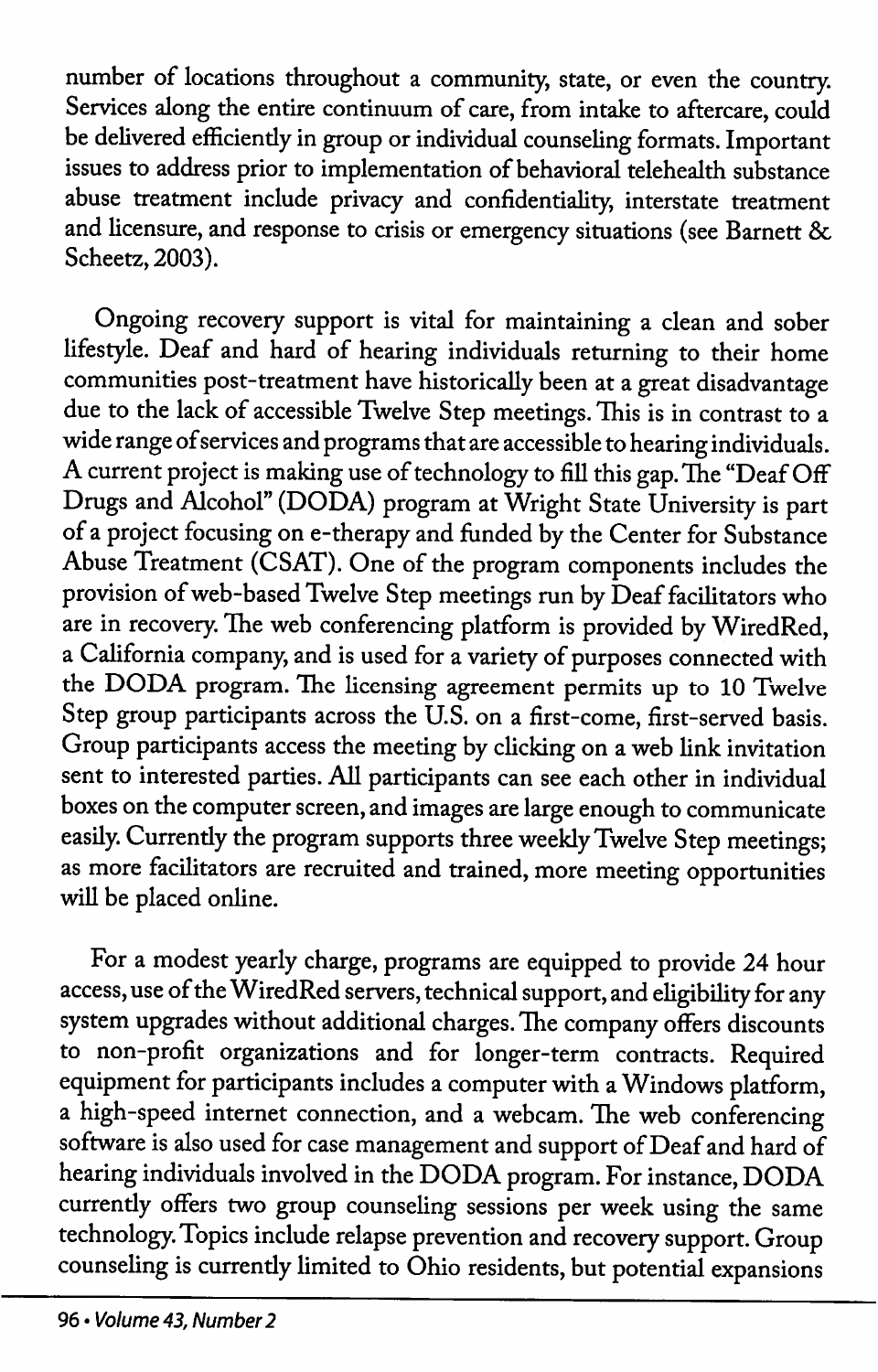are being investigated on a state-by-state basis as allowable by licensing standards.

Technology has begun to impact the development of substance abuse and mental health assessments for Deaf and hard of hearing individuals. The Drug and Alcohol Assessment for the Deaf (DAAD; Alexander, DiNitto, & Tidblom, 2005) is a 10 item screening tool delivered in ASL. The computer CD is available from the Gulf Coast Addiction Technology Transfer Center (GulfCoast@austin.utexas.edu) and comes with start-up information, an FAQ about the DAAD, answer sheets, and information on the psychometrics of the DAAD. A second screening tool is currently under development and being piloted nationally. The Substance Abuse Screener in ASL (SAS-ASL; Guthmann & Moore, 2007) is an adapted version of the Substance Abuse Subtle Screening Inventory (version 6) (SASSI; Miller & Lazowski, 1999), a widely used substance abuse screening tool. The computerbased interactive assessment is being developed under the Rehabilitation Research and Training Center (RRTC) on Substance Abuse, Disability and Employment at Wright State University in cooperation with the SASSI Institute and the Rehabilitation Institute of Chicago. The National Institute on Disability and Rehabilitation Research (NIDRR) is providing support for the project. Analyses of the adapted instrument are ongoing and a large validation study with 200 participants has been completed. Other than these two screening assessments, no other substance abuse assessments — intake or monitoring - have been adapted to ASL.

The current pool of substance abuse treatment professionals who are Deaf or hearing, fluent in ASL, and knowledgeable about Deaf culture is small. In order to provide a larger workforce, more post secondary training options are needed. In addition, over the past decade, there has been a boom in the development of treatment interventions in the hearing community, especially in adolescent treatment. Many of these methods were developed using government or private foundation dollars and are supported by an evidence base. Professional training opportunities in the hearing world abound. However, these resources are not yet accessible to Deaf counselors or clients. Evidence-based treatments have yet to be adapted for Deaf substance abusers, and there are no trainings available in sign. Technology could also play a role in post secondary training opportunities, including the adaptation and dissemination of training materials. Once developed, trainings could be delivered via real-time Webinars, with materials readily available on the Internet.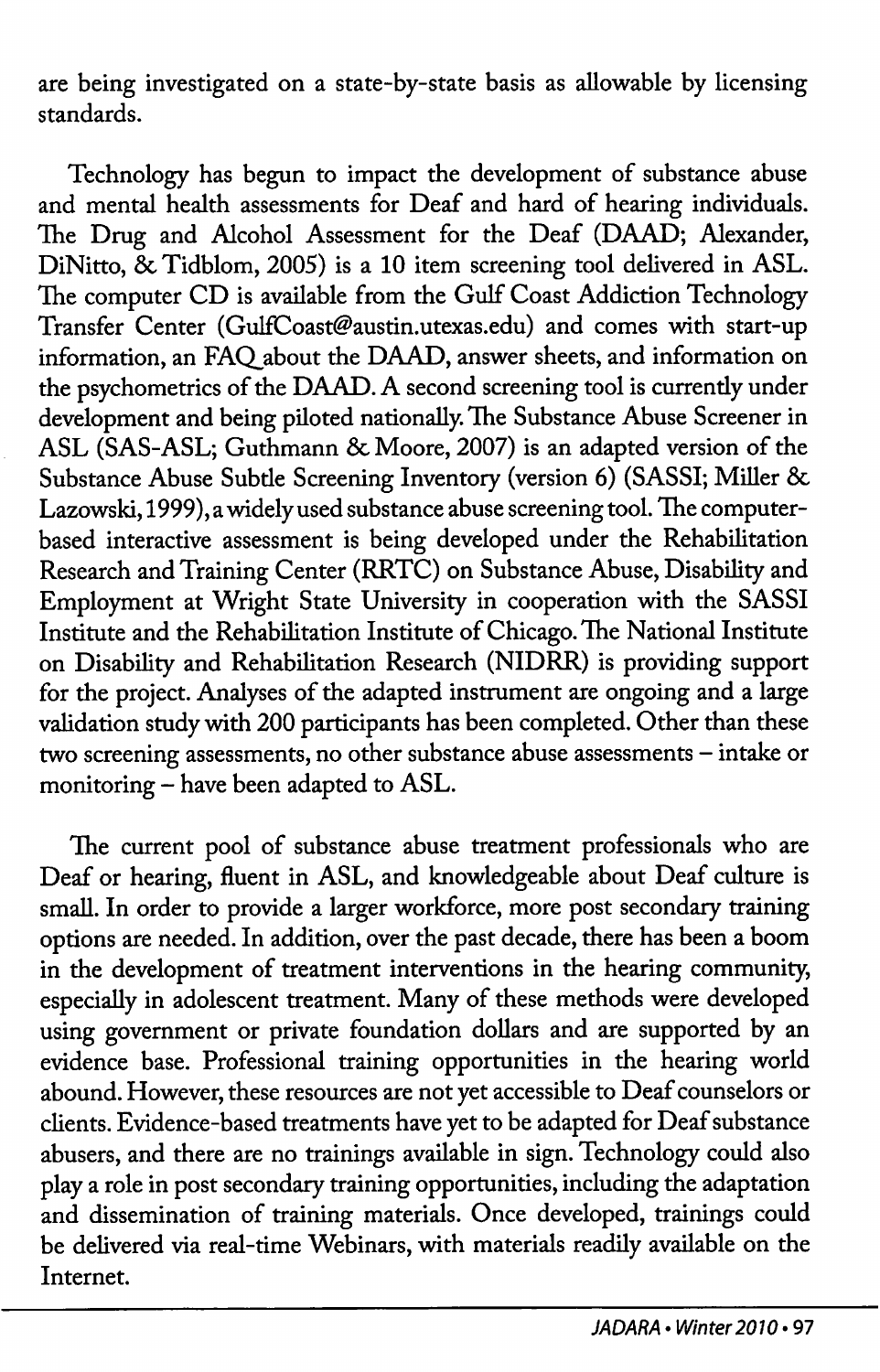## The Next 30 Years

Thirty years from now, we don't want to be making the same recycled arguments for appropriate substance abuse treatment for Deaf and bard of hearing people. What can we do to encourage forward mobility?

One of the foundational tasks that needs to be done is to document the problem in a scientifically valid way. It is very difficult to secure funding for specialized treatment when you cannot prove - in numbers - that there is a problem. Several attempts have been made to gather epidemiological data on the rates of substance abuse in the Deaf and hard of hearing population (see Lipton & Goldstein, 1997). One of the major stumbling blocks in this pursuit is the lack of a centralized database of Deaf and hard of hearing individuals from which to sample. The only estimates of substance abuse among Deaf and bard of bearing people in the United States are based on deduction or small convenience samples in geographically limited areas (Issacs, Buckley, 6cMartin, 1979; Lipton 6c Goldstein, 1997; McCrone, 1994). It may not be possible to employ the most rigorous standards to sample the Deaf and bard of hearing population, but the lack of a sampling base should not dissuade a more wide-ranging effort. What would be essential is the support of the network of Deaf and bard of bearing communities across the United States who recognize the fundamental importance in collecting information of this nature and desire to partner with research professionals.

For people who are Deaf or bard of bearing, the principles of addiction are the same as they are for bearing people, yet these individuals are currentiy unable to fially access the resources available to the bearing world. Just as advances in technology have dramatically opened up the array of possibilities for everyday communication for the Deaf and bard of bearing, technology also has the potential to dramatically improve the state of affairs for access to appropriate treatment, ongoing support, workforce development, and assessment. Reigning in the black bole is within reach.

### Contact Information

Janet C. Titus, Ph.D. Debra Guthmann, Ed. D. 448 Wylie Drive 39350 Gallaudet Drive Normal, IL 61761 Fremont, CA 94538

Chestnut Health Systems California School for the Deaf jtitus@chestnut.org dguthmann@csdf-cde.ca.gov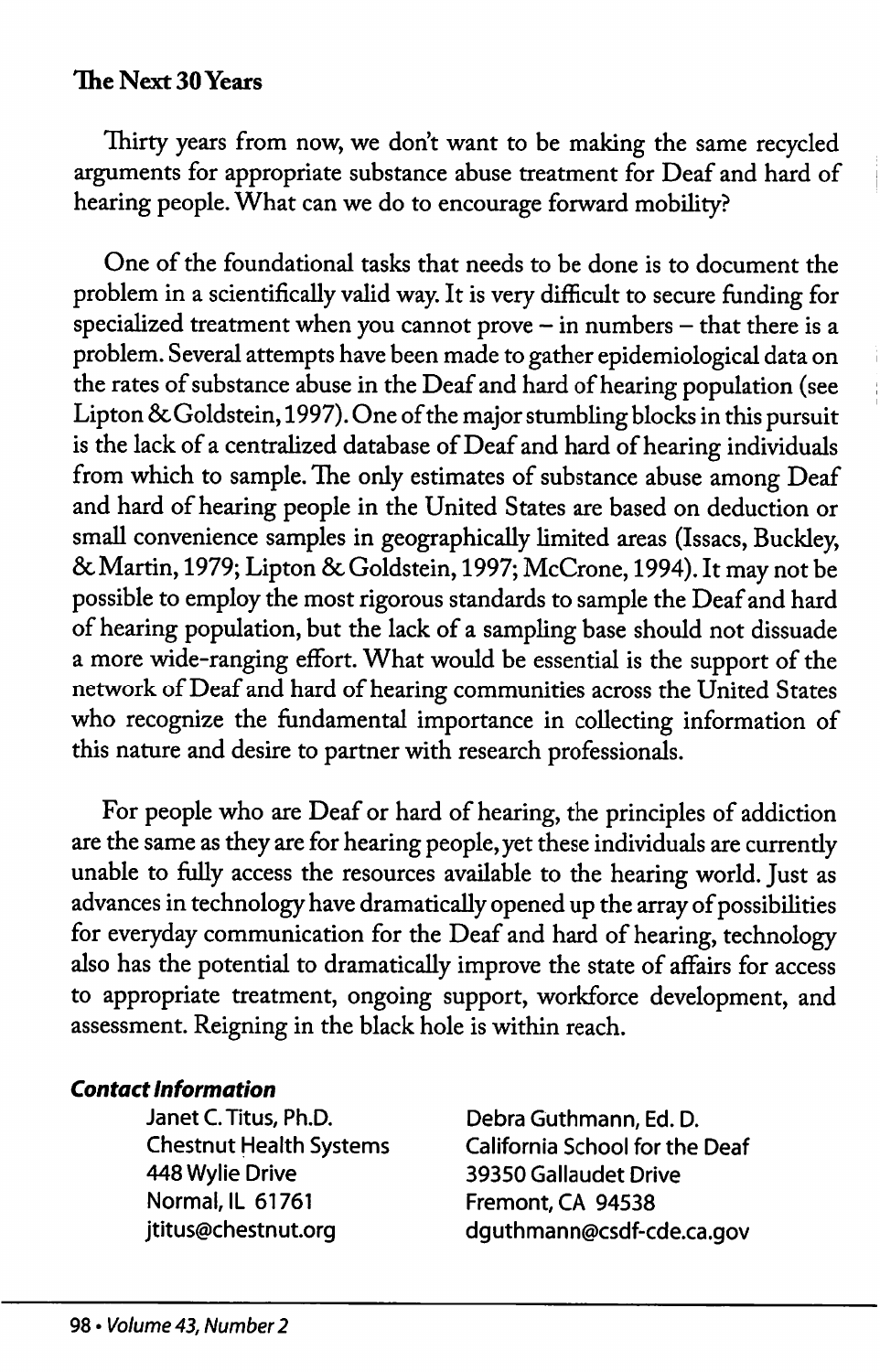## References

- Alexander, T., DiNitto, D., & Tidblom, I. (2005). Screening for alcohol and other drug problems among the deaf. Alcoholism Treatment Quarterly^ 23(1), 63-78.
- Barnett, J. E., 8c Scheetz, K. (2003). Technological advances and telehealth: Ethics, law, and the practice of psychotherapy. Psychotherapy: Theory, Research, Practice, Training, 40(1-2), 86-93.
- Boros, A. (1981). Activating solutions to alcoholism among the hearing impaired. In A.J. Schecter (Ed.), Drug Dependence and Alcoholism, Social and Behavioral Issues (pp. 1007-1014). New York: Plenum Press.
- Day, S. X., 8c Schneider, P. L. (2002). Psychotherapy using distance technology: A comparison of face-to-face, video, and audio treatment. Journal of Counseling Psychology, 49, 499-503.
- Griffiths, M. (2005). Online therapy for addictive behaviors. Cyberpsychology and Behavior, 8,555-561.
- Guthmann, D. (1998, August). Is there a substance abuse problem among deaf and hard of hearing individuals? Minnesota Association of Resources for Recovery and Chemical Health: Update, 9-13.
- Guthmann, D, (2009). [Census of substance abuse treatment programs for deaf and hard of hearing individuals]. Unpublished raw data.
- Guthmann, D., 8c Graham, V. (2004). Substance abuse: A hidden problem within the D/deaf and hard of hearing communities. Journal of Teaching in the Addictions, J(l), 49-64.
- Guthmann, D., 8c Moore, D. (2007). The Substance Abuse in Vocational Rehabilitation Screener in American Sign Language (SAVRS-S-ASL) for Persons Who Are Deaf. Journal of the American Deafness and Rehabilitation Association, 47(1), 8-16.
- Isaacs, M., Buckley, G., 8c Martin, D. (1979). Patterns of drinking among the deaf. American Journal of Drug and Alcohol Abuse, 6(4), 463-476.